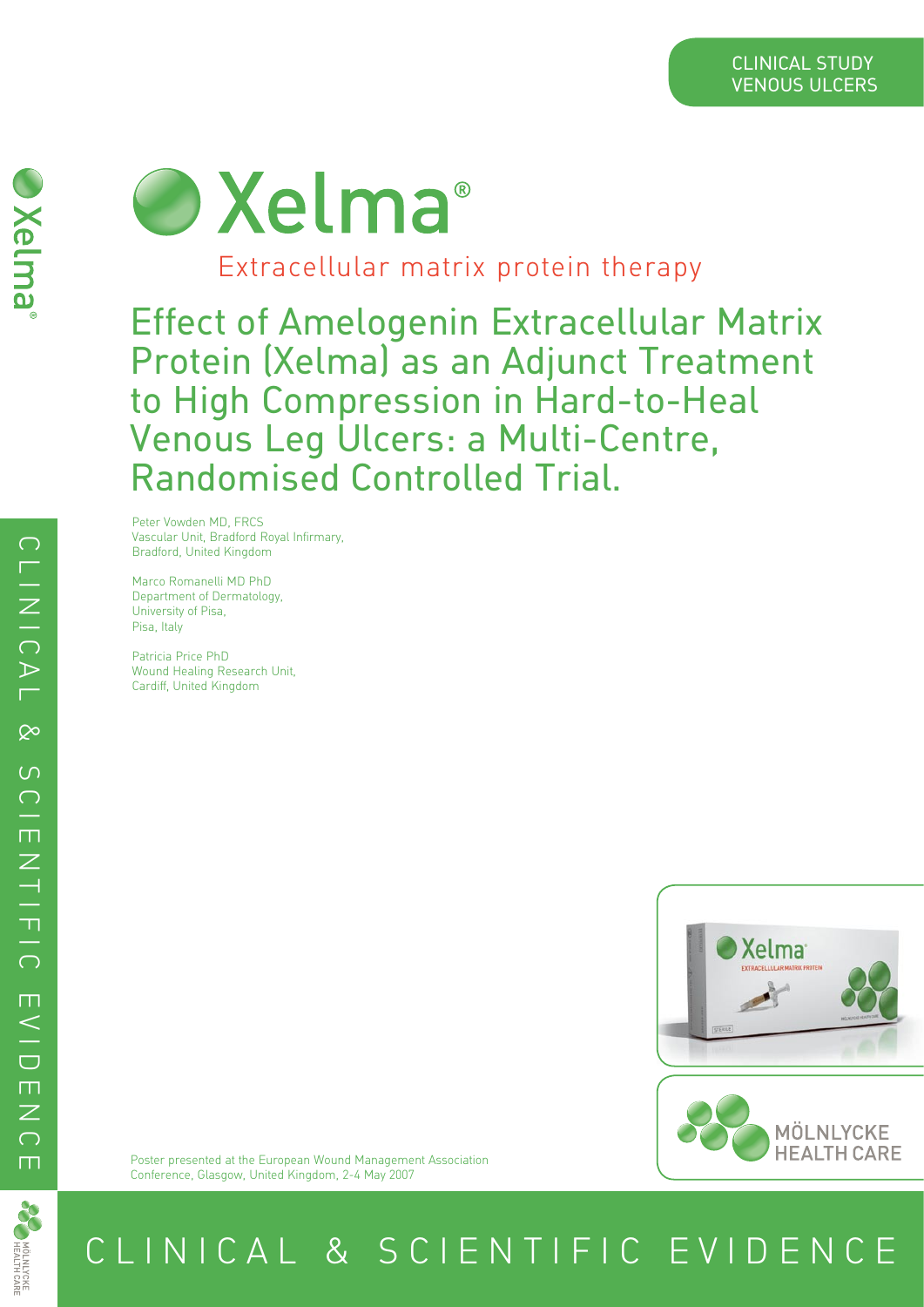# **Effect of Amelogenin Extracellular Matrix Protein (Xelma® ) as an Adjunct Treatment to High Compression in Hard-to-Heal Venous Leg Ulcers:** a Multi-Centre, Randomised Controlled Trial.

AUTHORS: Vowden P.<sup>1</sup> MD, FRCS; Romanelli M.<sup>2</sup> MD, PhD; Price P. PhD<sup>3</sup>. 1. Vascular Unit, Bradford Royal Infirmary, Bradford, United Kingdom. 2. Department of Dermatology, University of Pisa, Pisa, Italy. 3. Wound Healin

## **INTRODUCTION**

Extracellular matrix (ECM) proteins define the extracellular environment of living cells. Inappropriate matrix remodelling in chronic wounds results from the imbalance of proteinases and their endogenous inhibitors; this may compromise the function of the ECM, especially with respect to the sequence of filling the dermal defect.**<sup>1</sup>** Xelma (Molnlycke Health Care) is an advanced wound care product containing amelogenin, an ECM biocompatible protein. When applied to the wound bed it provides a temporary matrix for cell attachment and promotes wound healing.

Therapy using amelogenin has already been shown to be successful in the treatment of periodontal wounds.**<sup>2</sup>** Furthermore, clinical evaluations (a randomised controlled trial**<sup>3</sup>** and case studies**<sup>4</sup>** ) have indicated the potential for amelogenin to assist in the healing of 'hard-to-heal' venous leg ulcers (VLUs).

### **OBJECTIVE**

A comparison of hard-to-heal venous leg ulcers (VLUs) treated with high compression therapy alone versus high compression therapy with amelogenin protein.

# **METHODS**

An open, randomised, comparative, parallel group multi-centre investigation with a 3-week run-in period. Patient eligibility for inclusion included adult, mobile patients with 'hard-to-heal' VLUs that had been treated with compression therapy for at least 1 month prior to screening. The ulcers had to be at least 6 months old, with a surface area at inclusion of at least 10cm**<sup>2</sup>** , but not exceeding 30cm**<sup>2</sup>** , and not demonstrating excessive exudate or signs of infection. At the end of the run-in period, additional criteria for eligibility, e.g. change in wound area of ±≥ 50% and a wound area < 8 and > 36 cm**<sup>2</sup>** , were applied. Patients were randomised to treatment with amelogenin plus high compression bandaging, or high compression bandaging alone. All participants received a secondary dressing combination of Mepitel**®** and Mesorb**®** or Mepilex**®**', with high compression bandaging therapy one month prior to, during the investigational period of 3-weeks run-in and throughout the following 12 weeks of active treatment.

Investigational Product: Xelma is a sterile extracellular matrix protein for topical application, consisting of amelogenin proteins dissolved in a propylene glycol alginate and water.

### **Statistical Analysis**

The primary endpoint was the percent change in ulcer size from baseline to the last visit, analysed using Wilcoxon Mann-Whitney U-test, as was the number of improved patients with more than 50% ulcer area reduction using Fishers Exact Test between the groups at the final time point. The analysis of pain related to the disease and at dressing change, the rate of healed

and improved patients, and comparisons of exudate levels were also analysed between the groups at the final time point using Fishers Exact Test. Multiple Logistic Regression was also calculated on the primary efficacy variable.

### **RESULTS AND DISCUSSION**

A total of 83 of the 101 screened patients were randomised and entered the treatment phase (see Table 1). The Intention to Treat (ITT) population included all the patients that received at least one treatment. In total, 42 patients were treated with amelogenin plus compression therapy, and 41 patients with compression alone.

### **Statistical Analysis**

The primary efficacy analysis was the difference, although the difference was not significant, in the percent change ulcer size from baseline to the last visit between the two treatment groups. The results show (ITT data) that the mean percent change from baseline in wound size at the last visit for the amelogenin group was -33.11 (SD 49.69) % and for the control group was -11.07 (SD 46.55) % (p=0.06). Compensating for baseline characteristics by using a multiple regression test revealed a statistically significant (p=0.03) reduction in percent change in ulcer size in the amelogenin group. The mean and 95% CI for the difference between the amelogenin and the control was -22.04 (-43.08 -1.01) %, p=0.03. (Figure 1.).

The data relating to the reduction in ulcer size (Figure 2) illustrated a larger number of wounds with reductions of greater than 50% in the amelogenin group and, conversely, more wounds showed an increase in ulcer size in the control group. The overall healing rate was greater in the amelogenin treated group. The percentage of improved ulcers at the last visit was statistically significantly higher, 47.5% in the amelogenin group compared to 19.5% in the control group (p=0.01).

Pain was estimated using an ordinal scale with 11 steps; from 0 = none to 10 = unbearable pain**<sup>5</sup>** . The results showed that reduction in pain related to the disease and reduction in pain at dressing changes were more apparent in the amelogenin treated group. Statistical analysis showed that the amelogenin group had significantly greater ulcer pain reduction (p = 0.01); the mean and 95% CI for the difference in pain reduction between amelogenin and control at the final visit was -1.59 (-2.84 to -0.34) (Figure 3). The level of exudate was estimated as 'none', 'low', 'moderate' or 'high'. The results show (Figures 4 and 5) that in the amelogenin group, 'none' and 'low' exudate levels were recorded for 28 patients (66%); and in the control group for 15 patients (37%).

There were significantly (p=0.01) more patients in the amelogenin group with 'none' or 'low' exudate levels

for much of the treatment period (Figure 4). Comparison between the two treatment groups with 'moderate' or 'high' exudate levels over the course of the twelve weeks study (Figure 5) shows that a reduction in the higher levels of wound exudate occurred in the amelogenin group, but not in the control group.

The total number of AEs in the two groups was similar; vital signs, weight and BMI did not reveal any safety issue in the investigation. The most commonly reported SAE/SADE was reported under the heading "Cardiac Disorders" and "Infections and Infestations" with single reports under each heading in both treatment groups. No consistent pattern of AEs evolved in the investigations suggesting good safety of

### **CONCLUSION**

The results from this investigation, carried out over 24 weeks including 3 months of follow-up, are in agreement with other clinical studies<sup>3,4,6</sup> which have demonstrated that the addition of amelogenin to high compression bandaging is statistically and clinically significantly beneficial to the healing of hard-to-heal VLUs, in the following areas:

•Reduction in ulcer size •Improvement in the state of ulcers •Reduced pain between visits and at dressing change

- 
- •Larger proportion of ulcers with no/low levels of exudate

The investigation indicates that amelogenin (Xelma) is safe and effective in the treatment of hard-to-heal venous leg ulcers that had failed to heal with standard therapy. These hard-to-heal venous leg ulcers present the worst case scenario in this indication, in that some patients had presented with these wounds many years previously, but no treatment was effective in initiating or maintaining a healing response. This study highlights the importance that, in order to be successful, the amelogenin must be applied to a clean/noninfected wound bed and preferentially in association with high compression therapy.

the two treatments. A series of photographs of a VLU treated with amelogenin is presented (Photographs 1 to 4). This patient was female, Caucasian and 83 years old and presented with a VLU on the left leg that was 8 months old, there was no other underlying disease. At the start of the run-in period, the area of this wound was 17.9cm**<sup>2</sup>** , This had reduced to 0.02cm**<sup>2</sup>** by week 9, effectively healed. The series of photographs demonstrates progression of healing as the wound fills with granulation tissue and epithelial cells cover the wound bed. At the final time point, complete healing has occurred and, visually, the scar tissue was good, with no evidence of hypertrophy or contracture.







**Figure 1.** A Statistical Comparison (Control vs Xelma) of the %<br>Reduction in Ulcer Size (Intention to treat ) at 12 and 24 weeks.<br>\*Multiple regression analysis for the baseline variables

Percentage of Patients With 50% or greater reduction in ulcer size at Week 12.

**Photograph 1.** VLU at beginning of run-in period (15th November 2005).



Large clean wound (17.9 cm**<sup>2</sup>** ).





**Photograph 2.** VLU at Baseline (7th December 2005). Still a large clean wound after run-in period.

**Photograph 3.** VLU at 4 weeks treatment (5th January 06). Significant healing with re-epithelialisation and granulation tissue formation. No maceration and skin adjacent to wound appears very healthy.



**Photograph 4.** VLU at 12 weeks treatment (4th February 06). Qualitatively an excellently healed wound, with little scar tissue or contracture.



**Figure 3.** Mean (95% CLI) Change in Pain in Ulcer per Treatment and Week (ITT Population p = 0.01).



in the Xelma and Control Groups per Week (p=0.01 at week 12).

Levels in the Xelma and the Control Groups per Week.